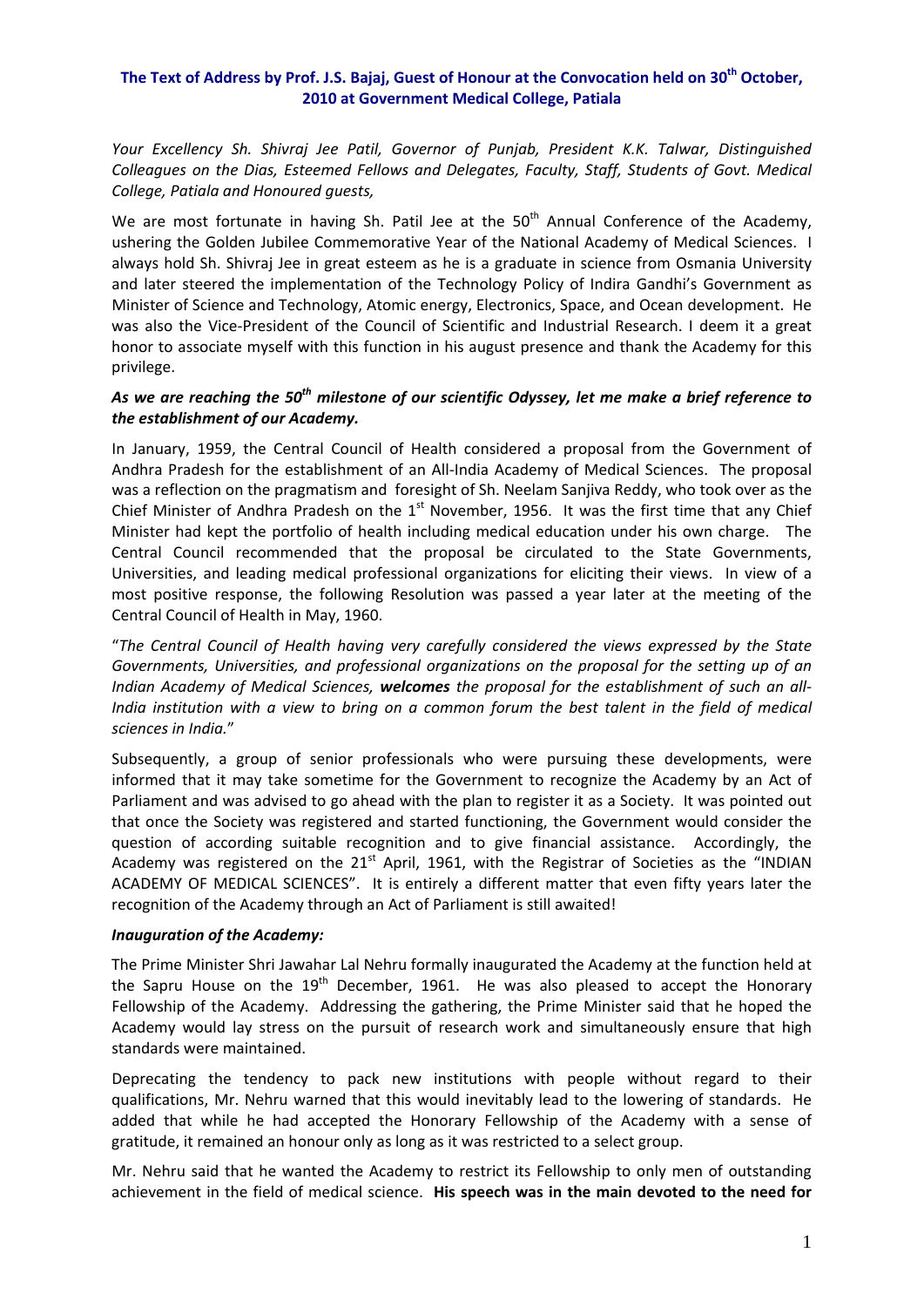## **research. Research, he said, was an inseparable part of any systematic pursuit of knowledge and, therefore, it was imperative that the quality should be "absolutely first class".**

Right from its inception, the Academy has laid major emphasis on research. It has relentlessly pursued its primary objective : '*the cultivation of scientific knowledge and its application to human welfare*'. The progress of the Academy over the years affirms discernible signs of fulfillment of this objective through basic, applied, and community health research by a number of Indian scientists, all of whom have been honoured with the Fellowship of the Academy over the years, and others who are the recipient of this honour to‐day.

Scientific research leads to new discoveries and new knowledge. It is often said that while basic research aims at understanding the structure and function of nature, applied biomedical research aims at understanding the structure and functions of human being as a complex organism. Basic and applied research are indeed complementary. Often, there are significant spin‐offs of basic research. Advances in unrelated fields such as Lasers, nuclear magnetic resonance (NMR) and semiconductors have not only enriched understanding of physics, their application to medical research and clinical care have enhanced the quality of human life. However, both basic research and applied research have their limitations. Sir Peter Medawar who shared the Nobel Prize with Sir Frank Macfarlane Burnet in 1959 once said : "If politics is the art of possible, research is surely the art of the soluble". May I most humbly add that both in politics and research, ethical practices must constitute the key determinant of public good.

Fundamental new knowledge in biomedical sciences and development of new drugs and devices, alongwith emerging ethical demands and socioeconomic developments continually pose a formidable challenge which must be responded to through quality assurance in biomedical research and quality development of health care delivery system. The Academy has, and will continue to focus sharply on these critical pre‐requisites. While recognizing and upholding the need of quality of scientific research, the Academy must also take cognizance of growing concerns regarding the credibility and integrity of such research. May I share with you two highly publicized recent episodes, published since we met in Lucknow last year.

According to journal 'The Lancet', on December 19, 2009 editors at Acta Crystallographica 'alerted the scientific community to a disgraceful pattern of fraud involving 70 papers published by two Chinese groups of investigators, led by Hua Zhang and Tao Liu from the Jinggangshan University, China. All authors of 41 papers by Zhang group, and of 29 papers by Liu group have agreed to a retraction of all their published data. The enormity of scientific fraud at such a megascale, defying detection both by the peer review and editorial oversight, has shaken the faith of scientific community and has cast a shadow on 2,71,000 papers published by Chinese authors in 2008, as per information available at *Scientific Citation Index*. Such a large scale of scientific misconduct has taken place inspite of the regulations to monitor state‐funded research projects that were announced in 2006 by the Chinese Ministry of Science and Technology in response to six high‐profile cases of scientific misconduct. These efforts at safeguarding the conduct of scientific research have now been reinforced by the Chinese authorities through a series of measures announced on 19 March, 2009 which include warning, dismissal, legal action and revocation of awards and honours with respect of all scientific investigators with proven misconduct. Prime Minister Hu Jintao's goal of China becoming a research superpower by 2020 is indeed laudable: however, it also needs to be credible!

It should be no consolation to the Chinese that situation was no different in the United States of America, where credibility of clinical research was seriously challenged in the 334‐page investigation report of the United States Senate Committee on Finance, released on February 20, 2010. It deals with an area of my own interest, Diabetes. A 2-year investigation, by Senators Max Baucus, as the Chairman and Chuck Grassley, the Ranking Member, and others has uncovered the facts that excess cardiovascular events in patients with Type 2 Diabetes Mellitus who were on rosiglitazone, marketed in the US under brand name *Avandia*, were apparent as early as 2004, but according to the Lancet, "the manufacturer GlaxoSmithKline (GSK) intimidated researchers and manipulated the scientific process for commercial advantage."